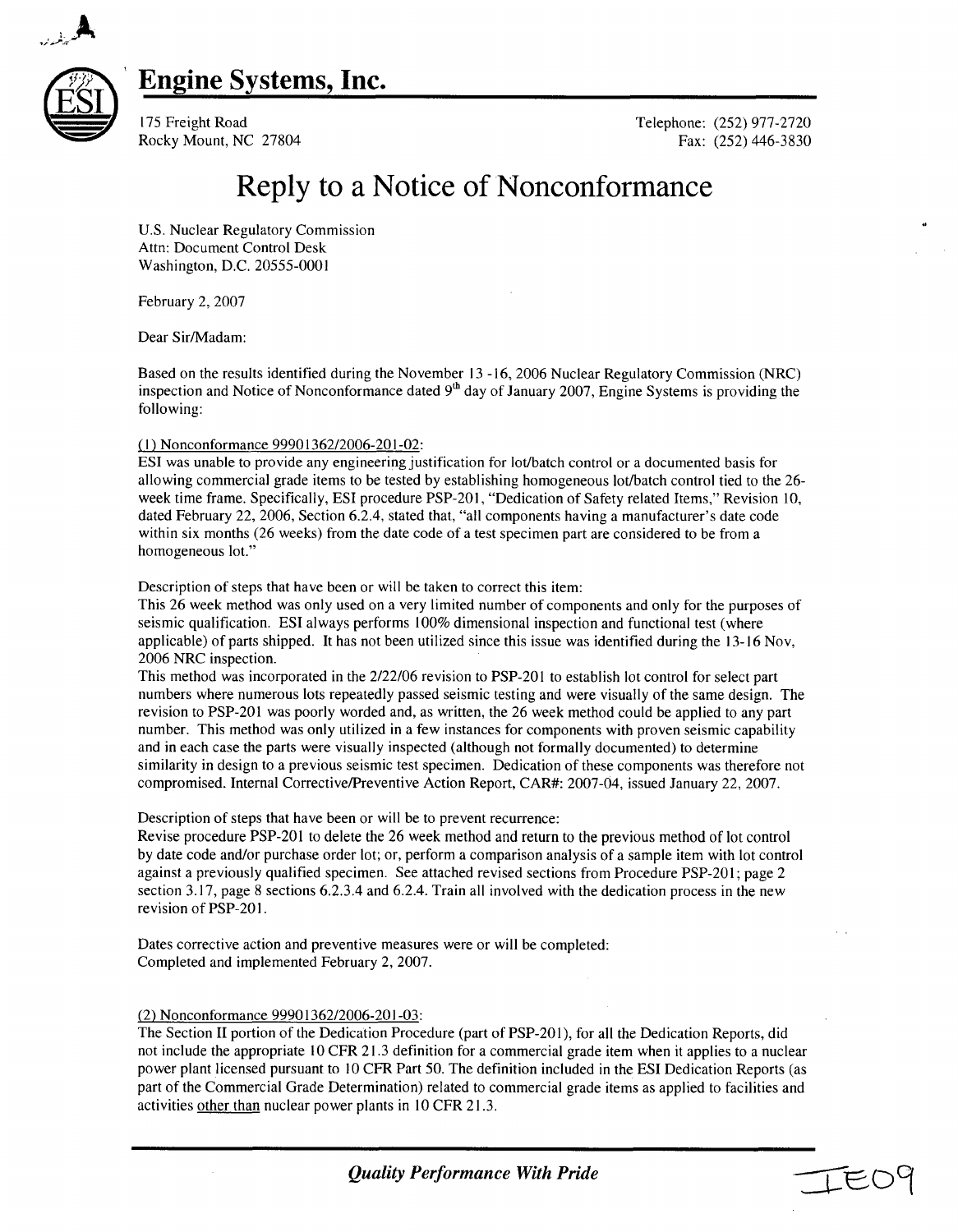

### **Engine** Systems, Inc.

175 Freight Road Telephone: (252) 977-2720 Rocky Mount, NC 27804 Fax: (252) 446-3830

Description of steps that have been or will be taken to correct this item:

No interim containment is necessary. This does not affect the dedication process.

**I** 0CFR21 was changed after the original definition of commercial grade items was incorporated in the ESI dedication reports. Period reviews of **I** OCFR21 are not performed to identify changes and thus the old definition was still utilized in the dedication reports. Currently, the definition of a commercial grade item is not included in dedication procedure PSP-201. Internal Corrective/Preventive Action Report, CAR#: 2007-05, issued January 22, 2007.

Description of steps that have been or will be to prevent recurrence:

Revise procedure PSP-201 to include the commercial grade item definition included in the current revision of IOCFR21. Any new dedication reports and those requiring revision will include the current definition. Dedication reports will not be revised solely to change the definition as this does not impact the dedication process. See attached revised sections from Procedure PSP-201; page 5 section 6.1.1. Also, add an item to future internal audit checklist to review the current revision of **I** OCFR21 to verify the current revision is posted within the facility and to determine if any procedural changes are necessary.

Dates corrective action and preventive measures were or will be completed: Completed and implemented February 2, 2007.

Sincerely, - a. Wanno

John A. Manno, Vice President Engine Systems, Inc.

Enclosure: **1.** Corrective/Preventive Action Report, CAR#: 2007-04. 2. Corrective/Preventive Action Report, CAR#: 2007-05.

3. Procedure PSP-201, Revision **11,** dated 01/31/07, Dedication of safety Related Items; cover page, revision page, pages 2, 5 & 8.

cc w/encl: Director, Division of Engineering, Office of Nuclear Reactor Regulation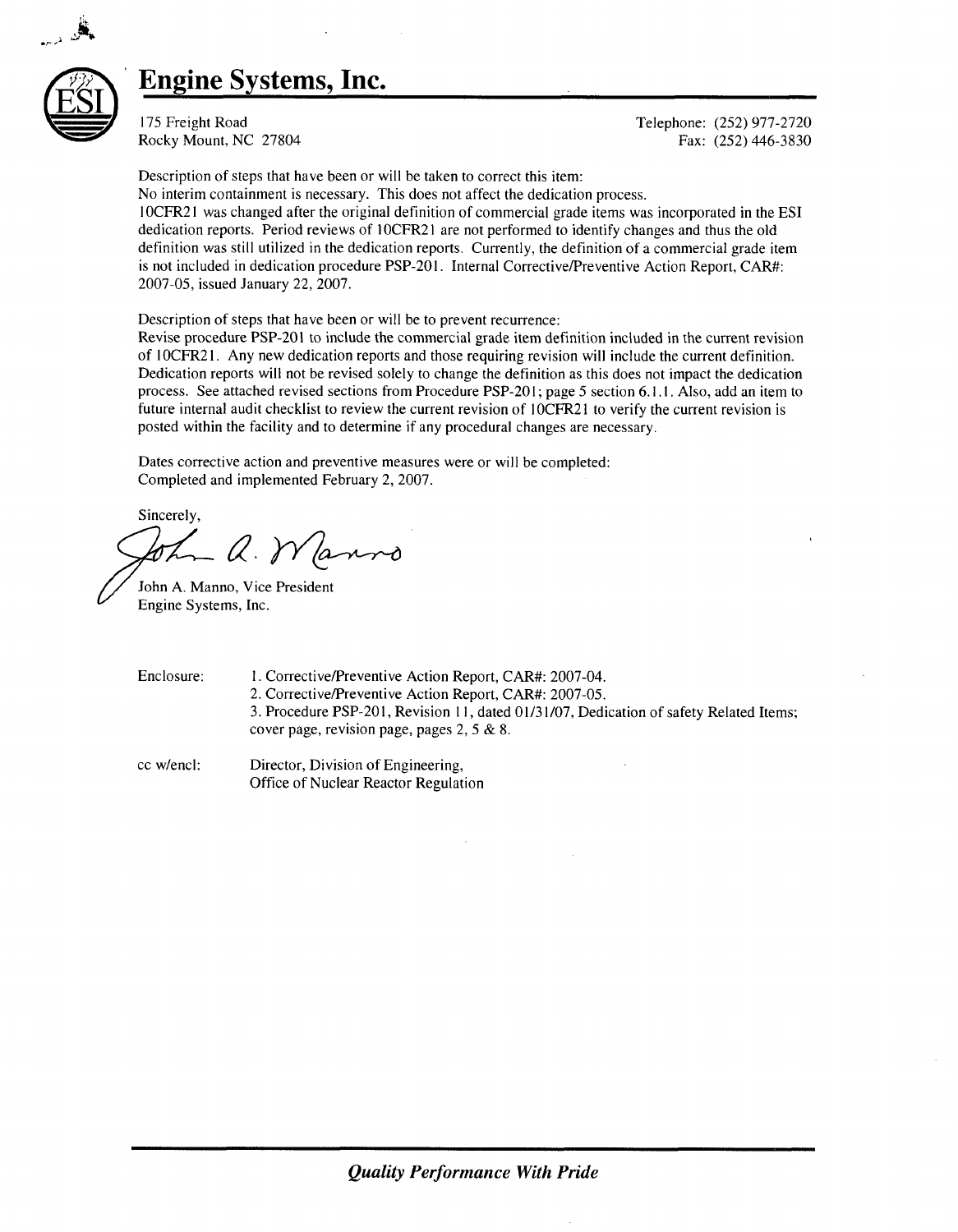Engine Systems, Inc.



Nuclear Parts & Service

## Corrective/Preventive Action Report

| Type:                                                                                                                                                                                                                                                                                                                                                                                                                                                                                                                                           | <b>Customer</b>                                                                                                                                                                                                                                                                                                                                                                                                                                                                                                                                                 |  | Supplier                                               | Internal                                 | $\boldsymbol{x}$ | <b>Health &amp; Safety</b> |                                                                      |              | Preventive                            |  | CAR#:                            | 2007-04                               |  |  |
|-------------------------------------------------------------------------------------------------------------------------------------------------------------------------------------------------------------------------------------------------------------------------------------------------------------------------------------------------------------------------------------------------------------------------------------------------------------------------------------------------------------------------------------------------|-----------------------------------------------------------------------------------------------------------------------------------------------------------------------------------------------------------------------------------------------------------------------------------------------------------------------------------------------------------------------------------------------------------------------------------------------------------------------------------------------------------------------------------------------------------------|--|--------------------------------------------------------|------------------------------------------|------------------|----------------------------|----------------------------------------------------------------------|--------------|---------------------------------------|--|----------------------------------|---------------------------------------|--|--|
| <b>NRC</b><br><b>Customer/Supplier:</b><br>Patrick L. Hiland, Director Division of Engineering<br>Contact:<br>1/22/07<br>Date Opened:<br><b>RGA#:</b><br>NRC Report 99901362/2006-201                                                                                                                                                                                                                                                                                                                                                           |                                                                                                                                                                                                                                                                                                                                                                                                                                                                                                                                                                 |  |                                                        |                                          |                  |                            |                                                                      |              |                                       |  |                                  |                                       |  |  |
|                                                                                                                                                                                                                                                                                                                                                                                                                                                                                                                                                 |                                                                                                                                                                                                                                                                                                                                                                                                                                                                                                                                                                 |  |                                                        |                                          |                  |                            |                                                                      |              |                                       |  |                                  |                                       |  |  |
| 1/31//07<br><b>Response Due Date:</b>                                                                                                                                                                                                                                                                                                                                                                                                                                                                                                           |                                                                                                                                                                                                                                                                                                                                                                                                                                                                                                                                                                 |  |                                                        | <b>Issued By:</b><br>Paul Stepantschenko |                  |                            |                                                                      |              |                                       |  |                                  |                                       |  |  |
| D1. Describe the Problem                                                                                                                                                                                                                                                                                                                                                                                                                                                                                                                        |                                                                                                                                                                                                                                                                                                                                                                                                                                                                                                                                                                 |  |                                                        |                                          |                  |                            |                                                                      |              |                                       |  |                                  |                                       |  |  |
|                                                                                                                                                                                                                                                                                                                                                                                                                                                                                                                                                 | Based on the results of a Nuclear Regulatory Commission (NRC) inspection conducted November 13 - 16, 2006, of activities performed at ESI, it<br>appears that certain activities were not conducted in accordance with NRC requirements which were contractually imposed upon ESI by NRC licensees.<br>(see attached Report 99901362/2006-201 and Notice of Nonconformance)                                                                                                                                                                                     |  |                                                        |                                          |                  |                            |                                                                      |              |                                       |  |                                  |                                       |  |  |
|                                                                                                                                                                                                                                                                                                                                                                                                                                                                                                                                                 | Criterion III, "Design Control," of Appendix B to 10 CFR Part 50, states, in part, that measures shall be established for the selection of materials, parts,<br>equipment, and processes that are essential to the safety-related function of the structures, systems, and components.                                                                                                                                                                                                                                                                          |  |                                                        |                                          |                  |                            |                                                                      |              |                                       |  |                                  |                                       |  |  |
| The Program Implementation Section of the ESI Quality assurance Manual, Fourth Edition, Revision 0, states, in part, that the Engine Systems Inc.<br>Quality program is implemented by means of the system defined in this manual and the following Implementing Procedures: Parts & Service Procedures<br>(PSP) – contain the procedures for controlling the parts and service activities. Additionally, the ESI Quality assurance Manual states that production and<br>services shall be planned and carried out under controlled conditions. |                                                                                                                                                                                                                                                                                                                                                                                                                                                                                                                                                                 |  |                                                        |                                          |                  |                            |                                                                      |              |                                       |  |                                  |                                       |  |  |
|                                                                                                                                                                                                                                                                                                                                                                                                                                                                                                                                                 | Contrary to the above,                                                                                                                                                                                                                                                                                                                                                                                                                                                                                                                                          |  |                                                        |                                          |                  |                            |                                                                      |              |                                       |  |                                  |                                       |  |  |
|                                                                                                                                                                                                                                                                                                                                                                                                                                                                                                                                                 | ESI was unable to provide any engineering justification for lot/batch control or a documented basis for allowing commercial grade items to be tested by<br>establishing homogeneous lot/batch control tied to the 26-week time frame. Specifically, ESI procedure PSP-201, "Dedication of safety Related Items,"<br>revision 10, dated February 22, 2006, Section 6.2.4, stated that "all components having a manufacturer's date code within six months (26 weeks) from<br>the date code of a test specimen part are considered to be from a homogeneous lot." |  |                                                        |                                          |                  |                            |                                                                      |              |                                       |  |                                  |                                       |  |  |
| This issue has been identified as Nonconformance 99901362/2006-201-02.                                                                                                                                                                                                                                                                                                                                                                                                                                                                          |                                                                                                                                                                                                                                                                                                                                                                                                                                                                                                                                                                 |  |                                                        |                                          |                  |                            |                                                                      |              |                                       |  |                                  |                                       |  |  |
| Part #:<br>N/A                                                                                                                                                                                                                                                                                                                                                                                                                                                                                                                                  |                                                                                                                                                                                                                                                                                                                                                                                                                                                                                                                                                                 |  | <b>Part Description:</b><br><b>NRC Audit Violation</b> |                                          |                  |                            | <b>Process Where Problem Discovered:</b><br><b>ESI Documentation</b> |              |                                       |  |                                  |                                       |  |  |
| Order #:<br>N/A                                                                                                                                                                                                                                                                                                                                                                                                                                                                                                                                 |                                                                                                                                                                                                                                                                                                                                                                                                                                                                                                                                                                 |  |                                                        | <b>Qty Defective:</b><br>N/A             |                  |                            |                                                                      |              | <b>Qty Returned:</b><br>N/A           |  |                                  |                                       |  |  |
| D2. Identify Problem Solving Team                                                                                                                                                                                                                                                                                                                                                                                                                                                                                                               |                                                                                                                                                                                                                                                                                                                                                                                                                                                                                                                                                                 |  |                                                        |                                          |                  |                            |                                                                      |              |                                       |  |                                  |                                       |  |  |
|                                                                                                                                                                                                                                                                                                                                                                                                                                                                                                                                                 | Issued To (Team Leader): Don Galeazzi, Engineering Manager                                                                                                                                                                                                                                                                                                                                                                                                                                                                                                      |  |                                                        |                                          |                  |                            |                                                                      |              |                                       |  |                                  |                                       |  |  |
|                                                                                                                                                                                                                                                                                                                                                                                                                                                                                                                                                 | Team members:                                                                                                                                                                                                                                                                                                                                                                                                                                                                                                                                                   |  |                                                        | <b>Department</b>                        |                  |                            | Team members:                                                        |              |                                       |  | Department                       |                                       |  |  |
|                                                                                                                                                                                                                                                                                                                                                                                                                                                                                                                                                 | 1. Paul Stepantschenko<br>2. Vann Mitchell                                                                                                                                                                                                                                                                                                                                                                                                                                                                                                                      |  |                                                        |                                          |                  |                            | 4.                                                                   |              |                                       |  |                                  |                                       |  |  |
| З.                                                                                                                                                                                                                                                                                                                                                                                                                                                                                                                                              |                                                                                                                                                                                                                                                                                                                                                                                                                                                                                                                                                                 |  |                                                        |                                          |                  | 5.<br>6.                   |                                                                      |              |                                       |  |                                  |                                       |  |  |
|                                                                                                                                                                                                                                                                                                                                                                                                                                                                                                                                                 |                                                                                                                                                                                                                                                                                                                                                                                                                                                                                                                                                                 |  |                                                        |                                          |                  |                            |                                                                      |              |                                       |  |                                  |                                       |  |  |
| D3. Develop Interim Containment Action(s)<br>This 26 week method was only used on a very limited number of components and only for<br>the purposes of seismic qualification. ESI always performs 100% dimensional inspection<br>and functional test (where applicable) of parts shipped. It has not been utilized since this<br>issue was identified during the 13-16 Nov, 2006 NRC inspection.                                                                                                                                                 |                                                                                                                                                                                                                                                                                                                                                                                                                                                                                                                                                                 |  |                                                        |                                          |                  |                            |                                                                      |              | Responsible<br>Person<br>Don Galeazzi |  | Target<br><b>Date</b><br>1/22/07 | Date<br><b>Implemented</b><br>1/22/07 |  |  |
|                                                                                                                                                                                                                                                                                                                                                                                                                                                                                                                                                 | D4. Identify The Root Cause(s)                                                                                                                                                                                                                                                                                                                                                                                                                                                                                                                                  |  |                                                        |                                          |                  |                            |                                                                      |              |                                       |  |                                  |                                       |  |  |
|                                                                                                                                                                                                                                                                                                                                                                                                                                                                                                                                                 | This method was incorporated in the 2/22/06 revision to PSP-201 to establish lot control for select part<br>numbers where numerous lots repeatedly passed seismic testing and were visually of the same design. The                                                                                                                                                                                                                                                                                                                                             |  |                                                        |                                          |                  |                            |                                                                      |              |                                       |  |                                  | <b>Responsible Person</b>             |  |  |
|                                                                                                                                                                                                                                                                                                                                                                                                                                                                                                                                                 | revision to PSP-201 was poorly worded and, as written, the 26 week method could be applied to any part<br>number. This method was only utilized in a few instances for components with proven seismic capability and<br>in each case the parts were visually inspected (although not formally documented) to determine similarity in<br>design to a previous seismic test specimen. Dedication of these components was therefore not compromised.                                                                                                               |  |                                                        |                                          |                  |                            |                                                                      |              |                                       |  |                                  | Don Galeazzi                          |  |  |
|                                                                                                                                                                                                                                                                                                                                                                                                                                                                                                                                                 | D5. Develop & Implement Permanent Corrective Action(s)                                                                                                                                                                                                                                                                                                                                                                                                                                                                                                          |  |                                                        |                                          |                  |                            |                                                                      |              |                                       |  |                                  |                                       |  |  |
|                                                                                                                                                                                                                                                                                                                                                                                                                                                                                                                                                 | Revise PSP-201 to delete the 26 week method and return to the previous method of lot<br>control by date code and/or purchase order lot; or, perform a comparison analysis of a                                                                                                                                                                                                                                                                                                                                                                                  |  |                                                        |                                          |                  |                            |                                                                      |              | Responsible<br>Person                 |  | Target<br>Date                   | Date<br>Implemented                   |  |  |
| sample item with lot control against a previously qualified specimen. Train all involved<br>2/2/07<br>Don Galeazzi<br>with the dedication process in the new revision of PSP-201.                                                                                                                                                                                                                                                                                                                                                               |                                                                                                                                                                                                                                                                                                                                                                                                                                                                                                                                                                 |  |                                                        |                                          |                  |                            |                                                                      |              | 2/2/07                                |  |                                  |                                       |  |  |
|                                                                                                                                                                                                                                                                                                                                                                                                                                                                                                                                                 | D6. Analysis of Action (Link Solution; D3 – D5)                                                                                                                                                                                                                                                                                                                                                                                                                                                                                                                 |  |                                                        |                                          |                  |                            |                                                                      |              |                                       |  |                                  |                                       |  |  |
| Does this problem apply to similar<br>and/or other products at:                                                                                                                                                                                                                                                                                                                                                                                                                                                                                 |                                                                                                                                                                                                                                                                                                                                                                                                                                                                                                                                                                 |  |                                                        | This Site?                               |                  |                            | YES                                                                  | $NO_{\perp}$ |                                       |  | Analyzed By:                     |                                       |  |  |
|                                                                                                                                                                                                                                                                                                                                                                                                                                                                                                                                                 | <b>External Site(s)?</b><br>Does this problem require a 10CFR Part 21 Evaluation?                                                                                                                                                                                                                                                                                                                                                                                                                                                                               |  |                                                        |                                          |                  | <b>YES</b><br><b>YES</b>   |                                                                      |              | V<br>NO<br>V<br>NO                    |  | Don Galeazzi                     |                                       |  |  |
|                                                                                                                                                                                                                                                                                                                                                                                                                                                                                                                                                 | D7. Verify Corrective Action                                                                                                                                                                                                                                                                                                                                                                                                                                                                                                                                    |  |                                                        |                                          |                  |                            |                                                                      |              |                                       |  |                                  |                                       |  |  |
| <u>COD INICODIAATION ONUV</u><br>PSP-201 revision 11 dated 01/31/07 is revised to delete the 26 Meth 181 broad Method Unioning verified.<br><b>Reviewed and Approved By:</b><br>Vann Mitchell                                                                                                                                                                                                                                                                                                                                                   |                                                                                                                                                                                                                                                                                                                                                                                                                                                                                                                                                                 |  |                                                        |                                          |                  |                            |                                                                      |              |                                       |  |                                  |                                       |  |  |
|                                                                                                                                                                                                                                                                                                                                                                                                                                                                                                                                                 |                                                                                                                                                                                                                                                                                                                                                                                                                                                                                                                                                                 |  |                                                        |                                          |                  |                            | FEB 0 2 2007                                                         |              |                                       |  | D8. Closure                      |                                       |  |  |
|                                                                                                                                                                                                                                                                                                                                                                                                                                                                                                                                                 |                                                                                                                                                                                                                                                                                                                                                                                                                                                                                                                                                                 |  |                                                        |                                          |                  |                            |                                                                      |              |                                       |  | Date Closed:                     |                                       |  |  |
|                                                                                                                                                                                                                                                                                                                                                                                                                                                                                                                                                 |                                                                                                                                                                                                                                                                                                                                                                                                                                                                                                                                                                 |  |                                                        |                                          |                  |                            | <b>ENGINE SYSTEMS, INC.</b>                                          |              |                                       |  |                                  | 2/2/07                                |  |  |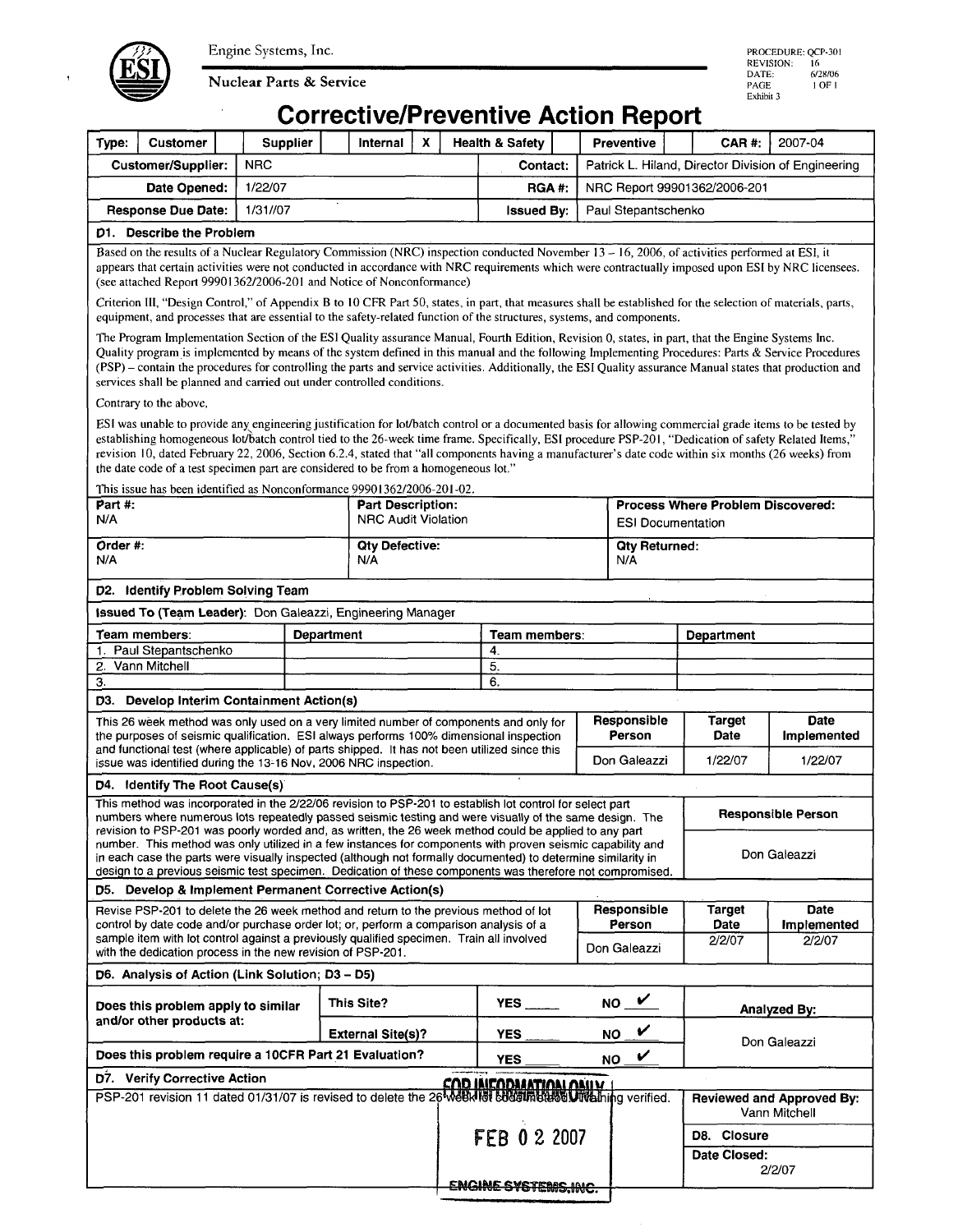

**Nuclear Parts & Service** 

Engine Systems, Inc.<br>
Nuclear Parts & Service<br> **COITECLIVE/Preventive Action Report**<br>
PAGE 10F1 Corrective/Preventive Action Report

|                                       |                                                                                                                                                                                                                                                                                                                                                                                                                                                                                                                                                                                           |                 |            |                                                             |                            | CONGLIVERTIEVENING ACUON REPORT                     |                              |                                   |  |                              |                                                          |  |  |
|---------------------------------------|-------------------------------------------------------------------------------------------------------------------------------------------------------------------------------------------------------------------------------------------------------------------------------------------------------------------------------------------------------------------------------------------------------------------------------------------------------------------------------------------------------------------------------------------------------------------------------------------|-----------------|------------|-------------------------------------------------------------|----------------------------|-----------------------------------------------------|------------------------------|-----------------------------------|--|------------------------------|----------------------------------------------------------|--|--|
| Type:                                 | <b>Customer</b>                                                                                                                                                                                                                                                                                                                                                                                                                                                                                                                                                                           | <b>Supplier</b> |            | Internal                                                    | $\mathbf{x}$               | <b>Health &amp; Safety</b>                          |                              | Preventive                        |  | CAR #:                       | 2007-05                                                  |  |  |
|                                       | <b>Customer/Supplier:</b>                                                                                                                                                                                                                                                                                                                                                                                                                                                                                                                                                                 | <b>NRC</b>      | Contact:   |                                                             |                            | Patrick L. Hiland, Director Division of Engineering |                              |                                   |  |                              |                                                          |  |  |
|                                       | Date Opened:                                                                                                                                                                                                                                                                                                                                                                                                                                                                                                                                                                              | 1/22/07         |            | RGA#:                                                       |                            |                                                     | NRC Report 99901362/2006-201 |                                   |  |                              |                                                          |  |  |
| 1/31//07<br><b>Response Due Date:</b> |                                                                                                                                                                                                                                                                                                                                                                                                                                                                                                                                                                                           |                 |            | <b>Issued By:</b><br>Paul Stepantschenko                    |                            |                                                     |                              |                                   |  |                              |                                                          |  |  |
|                                       | D1. Describe the Problem                                                                                                                                                                                                                                                                                                                                                                                                                                                                                                                                                                  |                 |            |                                                             |                            |                                                     |                              |                                   |  |                              |                                                          |  |  |
|                                       | Based on the results of a Nuclear Regulatory Commission (NRC) inspection conducted November 13 – 16, 2006, of activities performed at ESI, it<br>appears that certain activities were not conducted in accordance with NRC requirements which were contractually imposed upon ESI by NRC licensees.<br>(see attached Report 99901362/2006-201 and Notice of Nonconformance)                                                                                                                                                                                                               |                 |            |                                                             |                            |                                                     |                              |                                   |  |                              |                                                          |  |  |
| components.                           | Criterion III, "Design Control," of Appendix B to 10 CFR Part 50, states, in part, that measures shall be established for the selection and review for<br>suitability of application of materials, parts, equipment, and processes that are essential to the safety-related function of the structures, systems, and                                                                                                                                                                                                                                                                      |                 |            |                                                             |                            |                                                     |                              |                                   |  |                              |                                                          |  |  |
|                                       | Criterion V, "Instructions, Procedures, and Drawings," of Appendix B to 10 CFR Part 50, states, in part, that activities affecting quality shall be<br>prescribed by documented instructions, procedures, or drawings, of a type appropriate to the circumstances and shall be accomplished in accordance<br>with these instructions, procedures, or drawings.                                                                                                                                                                                                                            |                 |            |                                                             |                            |                                                     |                              |                                   |  |                              |                                                          |  |  |
|                                       | The Program Implementation Section of the ESI Quality assurance Manual, Fourth Edition, Revision 0, states, in part, that the Engine Systems Inc.<br>Quality program is implemented by means of the system defined in this manual and the following Implementing Procedures: Parts & Service Procedures<br>(PSP) – contain the procedures for controlling the parts and service activities.                                                                                                                                                                                               |                 |            |                                                             |                            |                                                     |                              |                                   |  |                              |                                                          |  |  |
|                                       | Contrary to the above,                                                                                                                                                                                                                                                                                                                                                                                                                                                                                                                                                                    |                 |            |                                                             |                            |                                                     |                              |                                   |  |                              |                                                          |  |  |
|                                       | The Section II portion of the Dedication Procedure (part of PSP-201), for all the Dedication Reports, did not include the appropriate 10 CFR 21.3<br>definition for a commercial grade item when it applies to a nuclear power plant licensed pursuant to 10 CFR Part 50. The definition included in the ESI<br>Dedication Reports (as part of the Commercial Grade Determination) related to commercial grade items as applied to facilities and activities other than<br>nuclear power plants in 10 CFR 21.3.<br>This issue has been identified as Nonconformance 99901362/2006-201-03. |                 |            |                                                             |                            |                                                     |                              |                                   |  |                              |                                                          |  |  |
| Part #.                               |                                                                                                                                                                                                                                                                                                                                                                                                                                                                                                                                                                                           |                 |            | <b>Part Description:</b>                                    |                            |                                                     |                              |                                   |  |                              | Process Where Problem Discovered:                        |  |  |
| N/A                                   |                                                                                                                                                                                                                                                                                                                                                                                                                                                                                                                                                                                           |                 |            |                                                             | <b>NRC Audit Violation</b> |                                                     |                              | <b>ESI Documentation</b>          |  |                              |                                                          |  |  |
| Order #:<br>N/A                       |                                                                                                                                                                                                                                                                                                                                                                                                                                                                                                                                                                                           |                 |            | <b>Oty Defective:</b><br><b>Qty Returned:</b><br>N/A<br>N/A |                            |                                                     |                              |                                   |  |                              |                                                          |  |  |
|                                       | D2. Identify Problem Solving Team                                                                                                                                                                                                                                                                                                                                                                                                                                                                                                                                                         |                 |            |                                                             |                            |                                                     |                              |                                   |  |                              |                                                          |  |  |
|                                       | Issued To (Team Leader): Don Galeazzi, Engineering Manager                                                                                                                                                                                                                                                                                                                                                                                                                                                                                                                                |                 |            |                                                             |                            |                                                     |                              |                                   |  |                              |                                                          |  |  |
| Team members:<br><b>Department</b>    |                                                                                                                                                                                                                                                                                                                                                                                                                                                                                                                                                                                           |                 |            | Team members:                                               |                            |                                                     |                              | Department                        |  |                              |                                                          |  |  |
|                                       | 4.                                                                                                                                                                                                                                                                                                                                                                                                                                                                                                                                                                                        |                 |            |                                                             |                            |                                                     |                              |                                   |  |                              |                                                          |  |  |
| 1.                                    |                                                                                                                                                                                                                                                                                                                                                                                                                                                                                                                                                                                           |                 |            |                                                             |                            |                                                     |                              |                                   |  |                              |                                                          |  |  |
| 2.<br>3.                              |                                                                                                                                                                                                                                                                                                                                                                                                                                                                                                                                                                                           |                 |            |                                                             |                            | 5.<br>6.                                            |                              |                                   |  |                              |                                                          |  |  |
| D3.                                   | Develop Interim Containment Action(s)                                                                                                                                                                                                                                                                                                                                                                                                                                                                                                                                                     |                 |            |                                                             |                            |                                                     |                              |                                   |  |                              |                                                          |  |  |
|                                       | No interim containment is necessary. This does not affect the dedication process.                                                                                                                                                                                                                                                                                                                                                                                                                                                                                                         |                 |            |                                                             |                            |                                                     |                              | Responsible<br>Person             |  | <b>Target</b><br><b>Date</b> | Date<br>Implemented                                      |  |  |
|                                       |                                                                                                                                                                                                                                                                                                                                                                                                                                                                                                                                                                                           |                 |            |                                                             |                            |                                                     |                              | Don Galeazzi                      |  | 1/22/07                      | 1/22/07                                                  |  |  |
|                                       | D4. Identify The Root Cause(s)                                                                                                                                                                                                                                                                                                                                                                                                                                                                                                                                                            |                 |            |                                                             |                            |                                                     |                              |                                   |  |                              |                                                          |  |  |
|                                       | 10CFR21 was changed after the original definition of commercial grade items was incorporated in the ESI<br>dedication reports. Period reviews of 10CFR21 are not performed to identify changes and thus the old                                                                                                                                                                                                                                                                                                                                                                           |                 |            |                                                             |                            |                                                     |                              |                                   |  |                              | <b>Responsible Person</b>                                |  |  |
|                                       | definition was still utilized in the dedication reports. Currently, the definition of a commercial grade item is not<br>included in dedication procedure PSP-201.                                                                                                                                                                                                                                                                                                                                                                                                                         |                 |            |                                                             |                            |                                                     |                              |                                   |  |                              | Don Galeazzi                                             |  |  |
|                                       | D5. Develop & Implement Permanent Corrective Action(s)                                                                                                                                                                                                                                                                                                                                                                                                                                                                                                                                    |                 |            |                                                             |                            |                                                     |                              |                                   |  |                              |                                                          |  |  |
|                                       | Revise PSP-201 to include the commercial grade item definition included in the current<br>revision of 10CFR21. Any new dedication reports and those requiring revision will include                                                                                                                                                                                                                                                                                                                                                                                                       |                 |            |                                                             |                            |                                                     |                              | Responsible<br>Person             |  | Target<br><b>Date</b>        | Date<br>Implemented                                      |  |  |
|                                       | the current definition. Dedication reports will not be revised solely to change the definition<br>as this does not impact the dedication process. Also, add an item to the internal audit<br>checklist to review the current revision of 10CFR21 to verify the current revision is posted                                                                                                                                                                                                                                                                                                 |                 |            |                                                             |                            |                                                     |                              | Don Galeazzi<br>P. Stepantschenko |  | 2/2/07                       | 2/2/07                                                   |  |  |
|                                       | within the facility and to determine if any procedural changes are necessary.                                                                                                                                                                                                                                                                                                                                                                                                                                                                                                             |                 |            |                                                             |                            |                                                     |                              |                                   |  |                              | <u>FAR INFADMATIAN ANIV</u><br><del>UNIMINUN UNILI</del> |  |  |
|                                       | D6. Analysis of Action (Link Solution; D3 - D5)                                                                                                                                                                                                                                                                                                                                                                                                                                                                                                                                           |                 | This Site? |                                                             |                            | YES                                                 |                              |                                   |  |                              |                                                          |  |  |
|                                       | Does this problem apply to similar<br>and/or other products at:                                                                                                                                                                                                                                                                                                                                                                                                                                                                                                                           |                 |            | <b>External Site(s)?</b>                                    |                            | <b>YES</b>                                          |                              | $NO$ $V$<br>NO V                  |  |                              | ArtaGzed By: 2007<br>Don Galeazzi                        |  |  |
|                                       | Does this problem require a 10CFR Part 21 Evaluation?                                                                                                                                                                                                                                                                                                                                                                                                                                                                                                                                     |                 |            |                                                             |                            |                                                     |                              |                                   |  |                              | ENGINE SYSTEMS.INC.                                      |  |  |
|                                       | D7. Verify Corrective Action                                                                                                                                                                                                                                                                                                                                                                                                                                                                                                                                                              |                 |            |                                                             |                            | <b>YES</b>                                          |                              | $NO_{\perp}$                      |  |                              |                                                          |  |  |
|                                       | PSP-201 is revised to include the definition of "Commercial Grade Item" as found in the Jan 1, 2004<br>revision of 10CFR21.3. The definition found in the previous revisions of PSP-201 and the dedication                                                                                                                                                                                                                                                                                                                                                                                |                 |            |                                                             |                            |                                                     |                              |                                   |  |                              | <b>Reviewed and Approved By:</b><br>Vann Mitchell        |  |  |
|                                       | reports did not affect the dedication process or the products shipped. Revisions to dedication reports<br>and new dedication reports from 2 Feb, 2007 forward have the revised definition as required by revision                                                                                                                                                                                                                                                                                                                                                                         |                 |            |                                                             |                            |                                                     |                              |                                   |  | D8. Closure                  |                                                          |  |  |
|                                       | 11, dated 1/31/07 of PSP-210.                                                                                                                                                                                                                                                                                                                                                                                                                                                                                                                                                             |                 |            |                                                             |                            |                                                     |                              |                                   |  | Date Closed:                 | 2/2/07                                                   |  |  |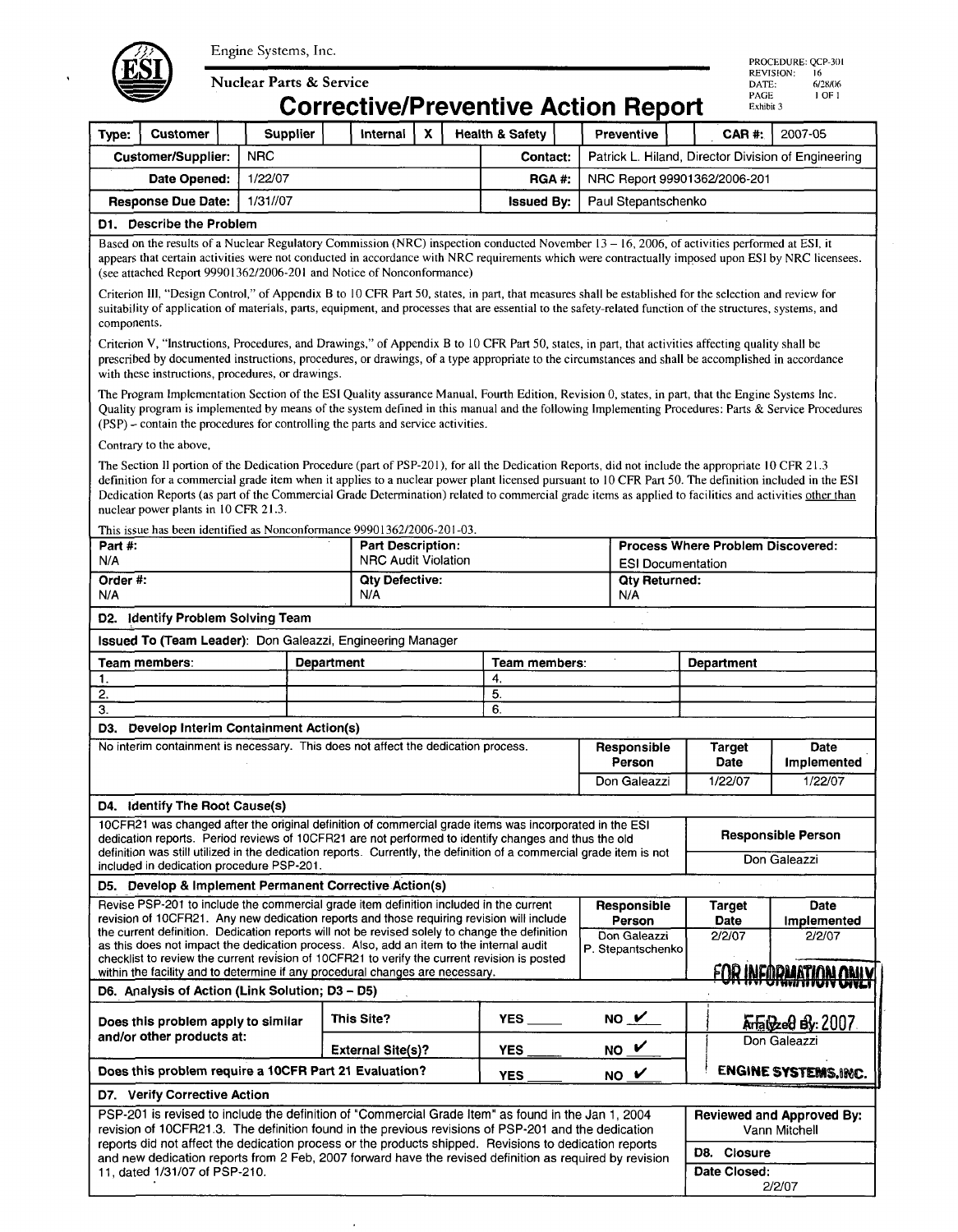

### UNITED **STATES** NUCLEAR REGULATORY COMMISSION

**WASHINGTON, D.C. 20555-0001**

January 9, 2007

Mr. John A. Manno, Vice President Engine Systems, Inc. 175 Freight Rd. Rocky Mount, NC 27804

### SUBJECT: NRC INSPECTION REPORT 99901362/2006-201, NOTICE OF VIOLATION AND NOTICE OF NONCONFORMANCE

Dear Mr. Manno:

On November 13-16, 2006, U.S. Nuclear Regulatory Commission (NRC) completed an inspection at the Engine Systems, Inc. (ESI) facility in Rocky Mount, North Carolina. The enclosed report presents the results of that inspection.

This was a limited scope inspection which focused on assessing your compliance with the provisions of Part 21 of Title 10 of the *Code of Federal Regulations* (10 CFR Part 21), "Reporting of Defects and Noncompliance," and selected portions of Appendix B to 10 CFR Part 50, "Quality Assurance Program Criteria for Nuclear Power Plants and Fuel Processing Plants." This NRC inspection report does not constitute NRC endorsement of your overall quality assurance or Part 21 programs.

During this inspection, it was found that the implementation of your quality assurance program failed to meet certain NRC requirements which are discussed in the enclosed Notice of Violation (NOV), Notice of Nonconformance (NON), and NRC Inspection Report. Specifically, a review of ESI's 10 CFR Part 21 implementation identified that ESI did not adopt appropriate procedures to evaluate deviations and failures to comply associated with substantial safety hazards as soon as practicable, as required by 10 CFR 21.21 (b). The violation of 10 CFR Part 21 is cited in the enclosed NOV and the circumstances surrounding the NOV are discussed in the enclosed report. Please note that you are required to respond to this letter and should follow the instructions in the enclosed NOV when preparing your response. The NRC will use your response, in part, to determine whether further enforcement action is necessary to ensure compliance with regulatory requirements.

In addition, the NRC inspectors found that the implementation of your quality assurance program failed to meet certain NRC requirements imposed on you by your customers. Specifically, inadequate instructions were identified in ESI's procedures related to the dedication process, as required by Appendix B to 10 CFR Part 50. These nonconformances are cited in the enclosed NON, and the circumstances surrounding them are described in the enclosed report. You are requested to respond to the nonconformances and should follow the instructions specified in the enclosed NON when preparing your response.

 $\sigma_{\rm{max}}$ 

In accordance with 10 CFR 2.390 of the NRC's "Public inspections, exemptions, requests for withholding," of 10 CFR Part 2, "Rules of Practice for Domestic Licensing Proceedings and Issuance of Orders," a copy of this letter, its enclosures and any associated correspondence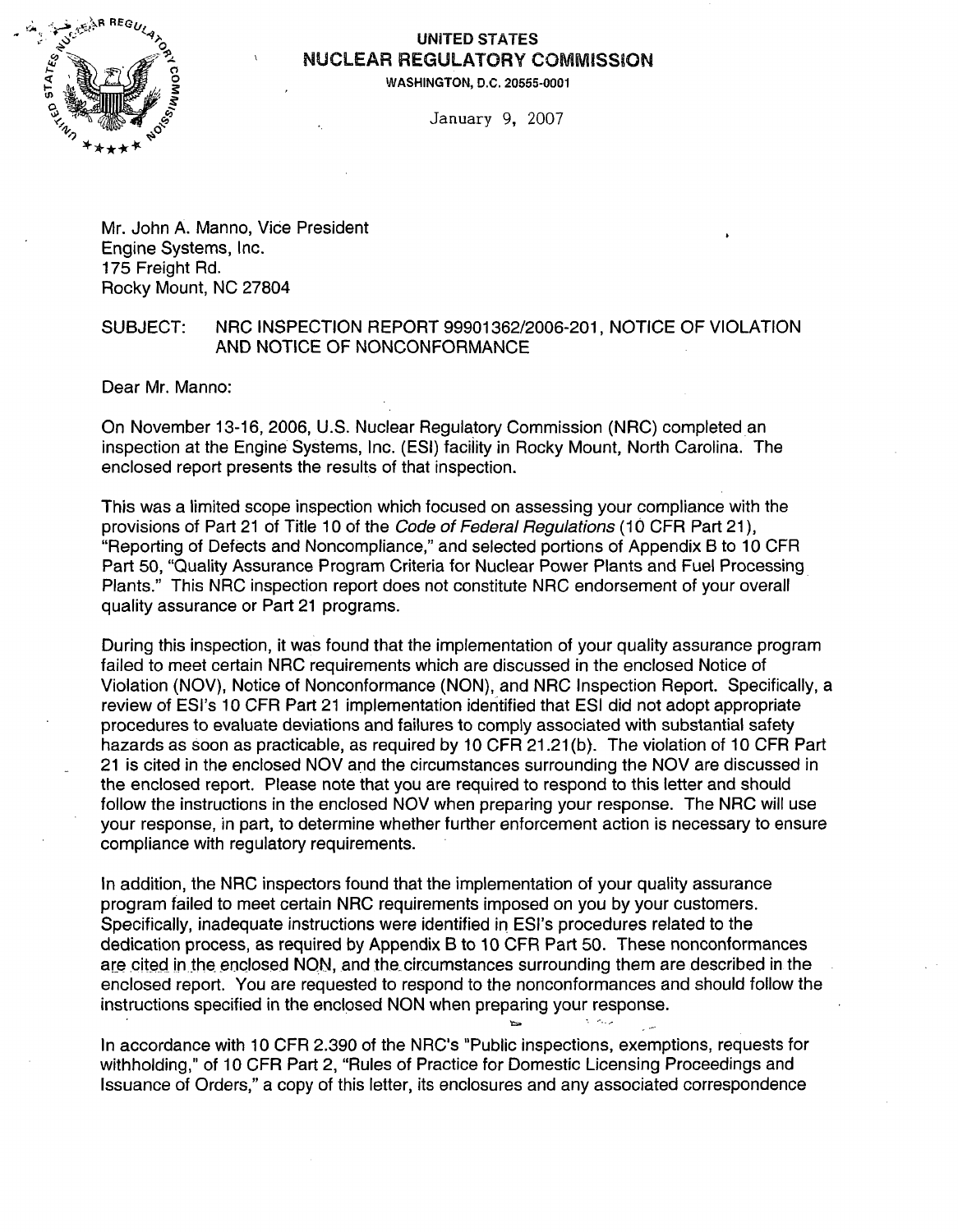#### Mr. Manno

**h~~ <sup>A</sup>**~'

will be placed in the NRC's Public Document Room (PDR) or from the NRC's document system (ADAMS), accessible from the NRC Web site at http://www.nrc.gov/reading-rm/adams.html. To the extent possible, your response should not include any personal privacy, proprietary, or safeguards information so that it can be made available to the Public without redaction.

Sincerely,

Patrick L. Hiland, Director Division of Engineering Office of Nuclear Reactor Regulation

Docket No.: 99901362

Enclosure: 1. Notice of Violation

- 2. Notice of Nonconformance
- 3. Inspection Report No. 99901362/2006-201

cc w/encl: Mr. Paul Stepanschenko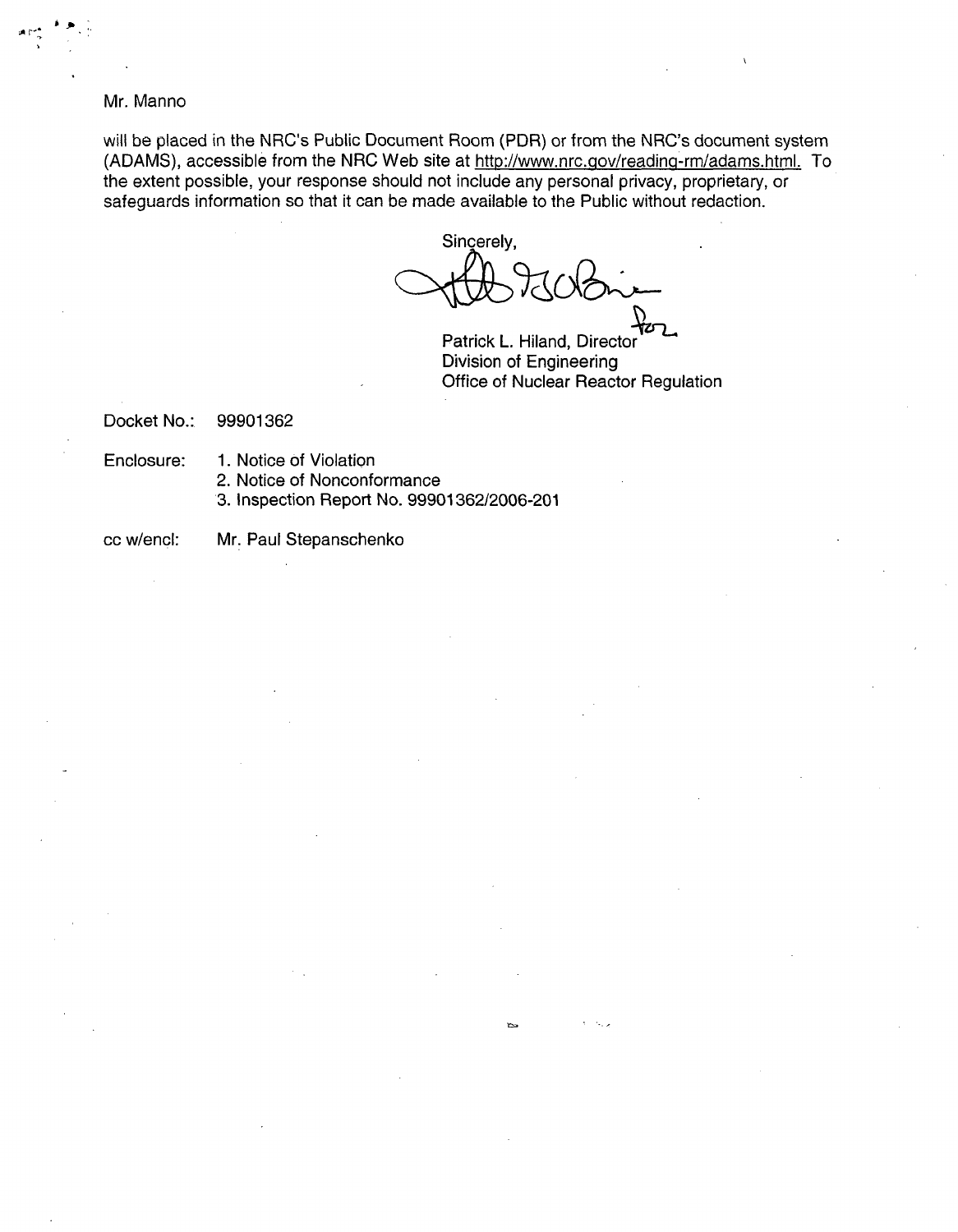### **NOTICE** OF **NONCONFORMANCE**

Rocky Mount, NC 27804

Engine Systems, Inc. **Engine Systems**, Inc. 175 Freight Road **Inspection Report Number 2006-201** 

Based on the results of a Nuclear Regulatory Commission (NRC) inspection conducted November 13-16, 2006, of activities performed at Engine Systems Inc. (ESI), it appears that certain activities were not conducted in accordance with NRC requirements which were contractually imposed upon ESI by NRC licensees.

1. Criterion **III,** "Design Control," of Appendix B to 10 CFR Part 50, states, in part, that measures shall be established for the selection of materials, parts, equipment, and processes that are essential to the safety-related function of the structures, systems, and components.

The Program Implementation Section of the ESI Quality Assurance Manual, Fourth Edition, Revision 0, states, in part, that the Engine Systems Inc. Quality Program is implemented by means of the system defined in this manual and the following Implementing Procedures: Parts & Service Procedures (PSP) - contain the procedures for controlling the parts and service activities. Additionally, the ESI Quality Assurance Manual states that production and services shall be planned and carried out under controlled conditions.

Contrary to the above,

ESI was unable to provide any engineering justification for lot/batch control or a documented basis for allowing commercial grade items to be tested by establishing homogeneous lot/batch control tied to the 26-week time frame. Specifically, ESI procedure PSP-201, "Dedication of Safety Related Items," Revision 10, dated February 22, 2006, Section 6.2.4, stated that "all components having a manufacturer's date code within six months (26 weeks) from the date code of a test specimen part are considered to be from a homogeneous lot."

This issue has been identified as Nonconformance 99901362/2006-201-02.

2. Criterion Ill, "Design Control," of Appendix B to 10 CFR Part 50, states, in part, that measures shall be established for the selection and review for suitability of application of materials, parts, equipment, and processes that are essential to the safety-related functions of the structures, systems and components.

Criterion V, "Instructions, Procedures, and Drawings," of Appendix B to 10 CFR Part 50, states, in part, that activities affecting quality shall be prescribed by documented instructions, procedures, or drawings, of a type appropriate to the circumstances and shall be accomplished in accordance with these instructions, procedures, or drawings.